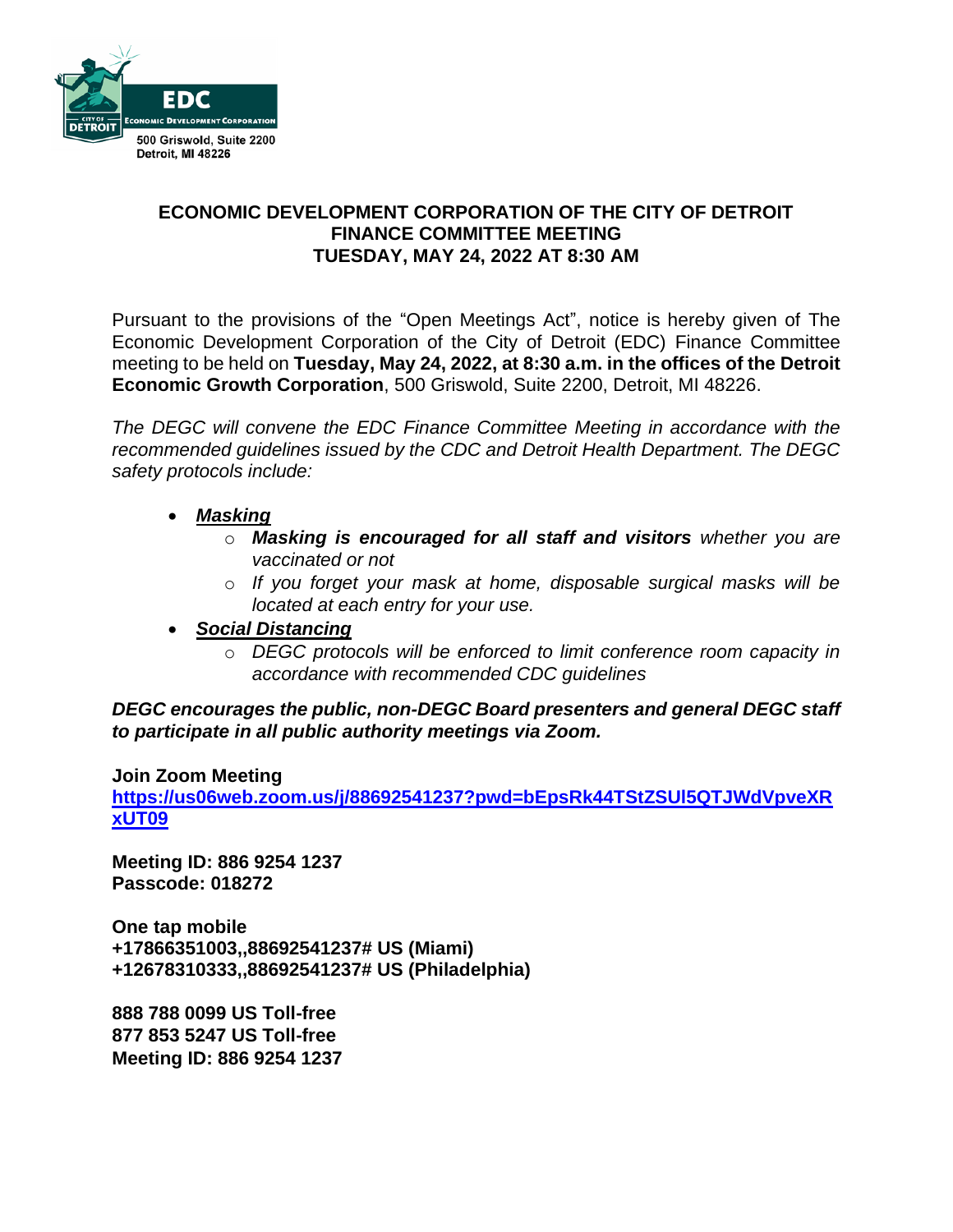

**Public Comment**: The EDC Finance Committee respectfully requests that members of the public who wish to speak during the Public Comment section of the meeting, send an email prior to the start of the meeting to  $m$  lensen @ degc.org. A list of speakers will be generated and called upon during the meeting in the order the requests were received. In addition, any members of the public who wish to contact members of the EDC Finance Committee to provide input or ask questions on any business that will come before the EDC Finance Committee may send an email to [mljensen@degc.org](mailto:mljensen@degc.org) and such input or questions will be distributed to the EDC Finance Committee.

With advance notice of seven calendar days, the City of Detroit will provide interpreter services at public meetings, including American Sign Language, language translation and reasonable ADA accommodations. Please contact the Civil Rights, Inclusion and Opportunity Department at (313) 224-4950, through the TTY number 711, or email [crio@detroitmi.gov](mailto:crio@detroitmi.gov) to schedule these services.